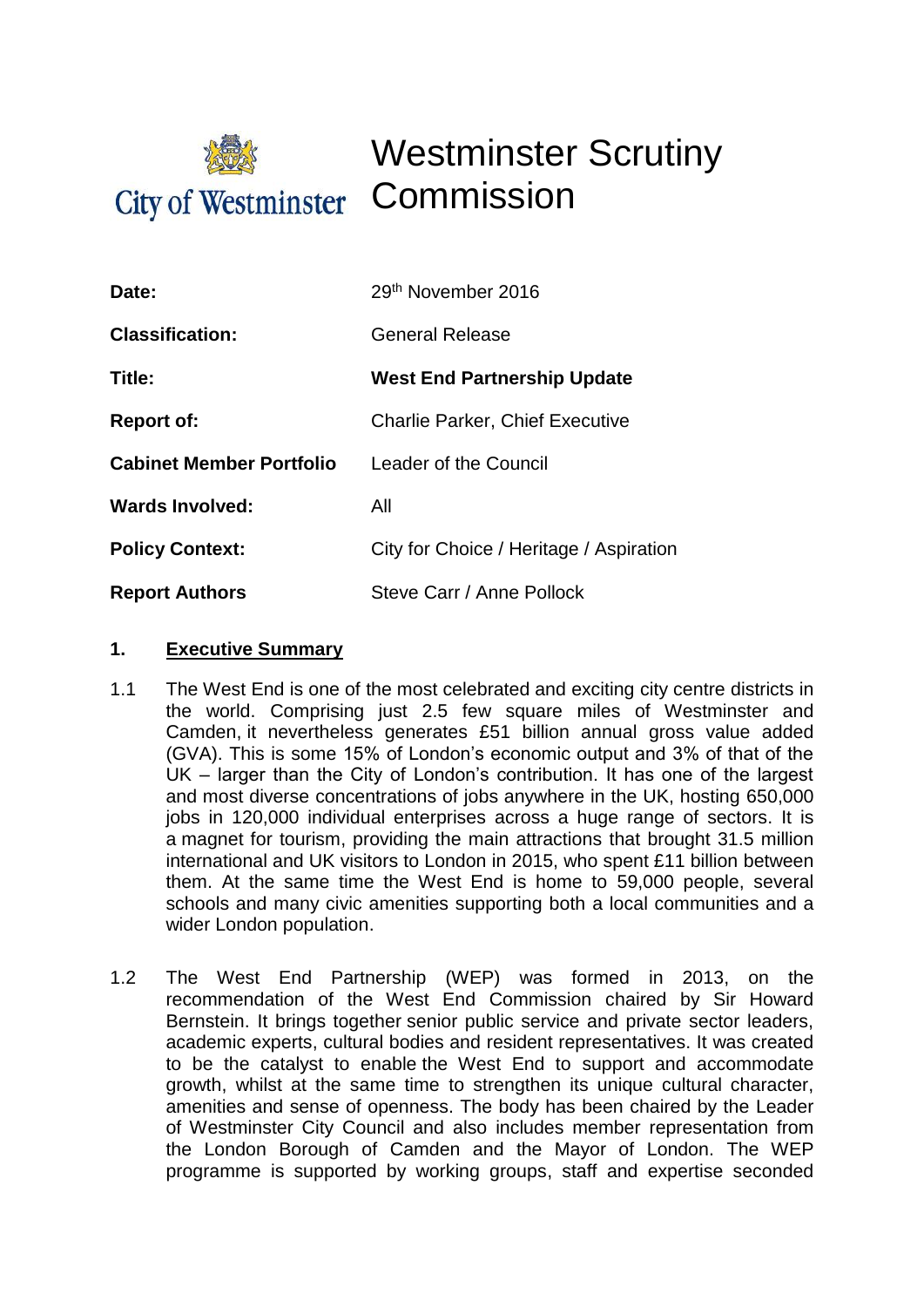from the partners' bodies. The business improvement districts have created a West End network to better collaborate and coordinate their involvement in the WEP programme. Westminster Property Association is also very supportive of the programme. Resident groups are also actively engaged through the West End Community Network. Other representatives include the Metropolitan Police, academic and cultural advisors and London First.

- 1.3 As a Partnership body WEP has no legal basis of its own but instead coordinates and initiates action and delivery through its partner bodies encouraging growth through new policies, plans and actions in order to benefit residents, communities, businesses and visitors alike. The governance arrangements are set out in **Appendix A**.
- 1.4 In the face of fierce international competition, the West End's historical success cannot be taken for granted. Although there have been recent improvements to the West End's infrastructure such as the Elizabeth Line, there is much to do to alleviate the growing pressures on the area from increased footfall, high levels of vehicle traffic and startling gaps in basic infrastructure such as energy and broadband. Indeed, without more investment, the improvements that have already been made will not benefit the West End and it could risk sliding back as an economic and cultural powerhouse within London and the UK.
- 1.5 Viewing such pressures as an opportunity to act, in July 2015 the West End Partnership launched a [fifteen year vision](https://westendpartnership.files.wordpress.com/2014/12/wep_vision_2030.pdf) (see **Appendix B**) - an early delivery plan to support growth, meet rising demand to enhance the quality of life for all users of the West End. The vision and delivery plan seeks to secure the West End's future as an economic powerhouse, iconic destination and great place in which to live, work and visit.
- 1.6 The West End Partnership vision sets out the Partnership's aims to unify the purpose and plans of many voices and partners with a stake in the area. The WEP's vision is that over the next 15 years the West End will remain or become:
	- Vibrant, productive, resilient, creative and surprising
	- Playing a pivotal role in London's continued economic success
	- **Providing new jobs and skills opportunities**
	- **Easy to reach, with less congestion and better air quality**
	- Safe and secure as well as open and relaxed
	- Renowned for the quality, interest and extent of its public spaces, helping to differentiate London from other world cities
	- **Inspiring a sense of common purpose**
	- More self-reliant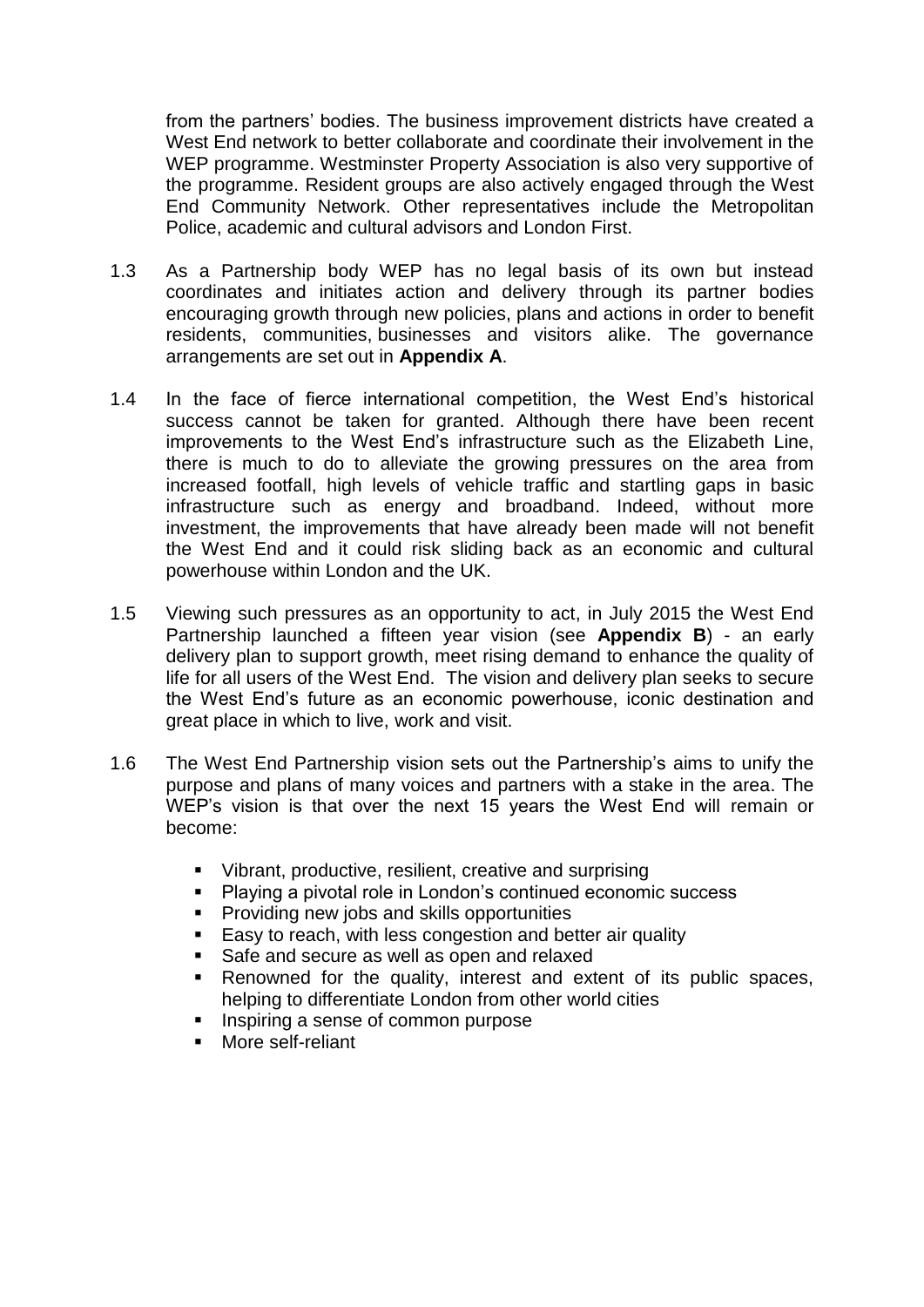1.7 To ensure that this vision for the West End becomes reality, WEP's delivery plan is focused on three core areas:

**People**: Improving the lives of those who work, live and visit the West End such as through better air quality and better compliance with noise and other regulations.

**Place**: Maintaining the West End as a place of vital importance in the UK's capital city by improving public places and attracting quality property development.

**Prosperity:** Increasing the economic prosperity of the West End, London and the UK for all, including access to jobs, skills and business opportunities.

- 1.8 All of the Partnership's work since the launch of the vision has been focused on delivering these objectives. It has done this through joint work at the level of the main WEP Board, through working groups covering the three themes and via project boards established to deliver key projects such as for Oxford Street and improved air quality and improved freight traffic management.
- 1.9 The Partnership also agreed a broad delivery plan in June 2015 aimed at ensuring the successful delivery of its vision. The delivery plan sets out a core programme of projects amounting to just under £1bn. Around half of the programme is expected to come from public sources, matched by significant private sector co-investment and leading to further private investment down the line in development and business activity. Major improvements to the quality of life of residents, workers and visitors achieved by growth in the West End are envisaged.
- 1.10 The update paper below in Section 2 outlines the achievements since the WEP's West End 2030 vision was launched in June 2015; provides a review of the delivery arrangements created for the Oxford Street project; and gives an update on the Tax Incremental Financing (TIF) proposal submitted to HM Treasury to support the programme.

#### **2. Achievements**

- 2.1 The Partnership's approach to delivery is founded on establishing effective relationships between a wide range of partners and stakeholders. A genuine coalition has formed within the West End Partnership - a coalition that is wider than has previously been the case - and that is beginning to tackle the Partnership's priority projects and programmes. It is doing this from a strong evidence base and a deeper understanding of the challenges facing the West End than ever before.
- 2.2 Across an area from Marble Arch to Tottenham Court Road and Euston to Aldwych, plans are now underway to encourage investment and jobs and create the new places of business and work needed to accommodate them; deliver radical improvements to the public realm; capture the benefits of Crossrail 1 and 2; reduce traffic; and improve air quality. Several infrastructure improvements in Westminster such as those to transform Baker Street,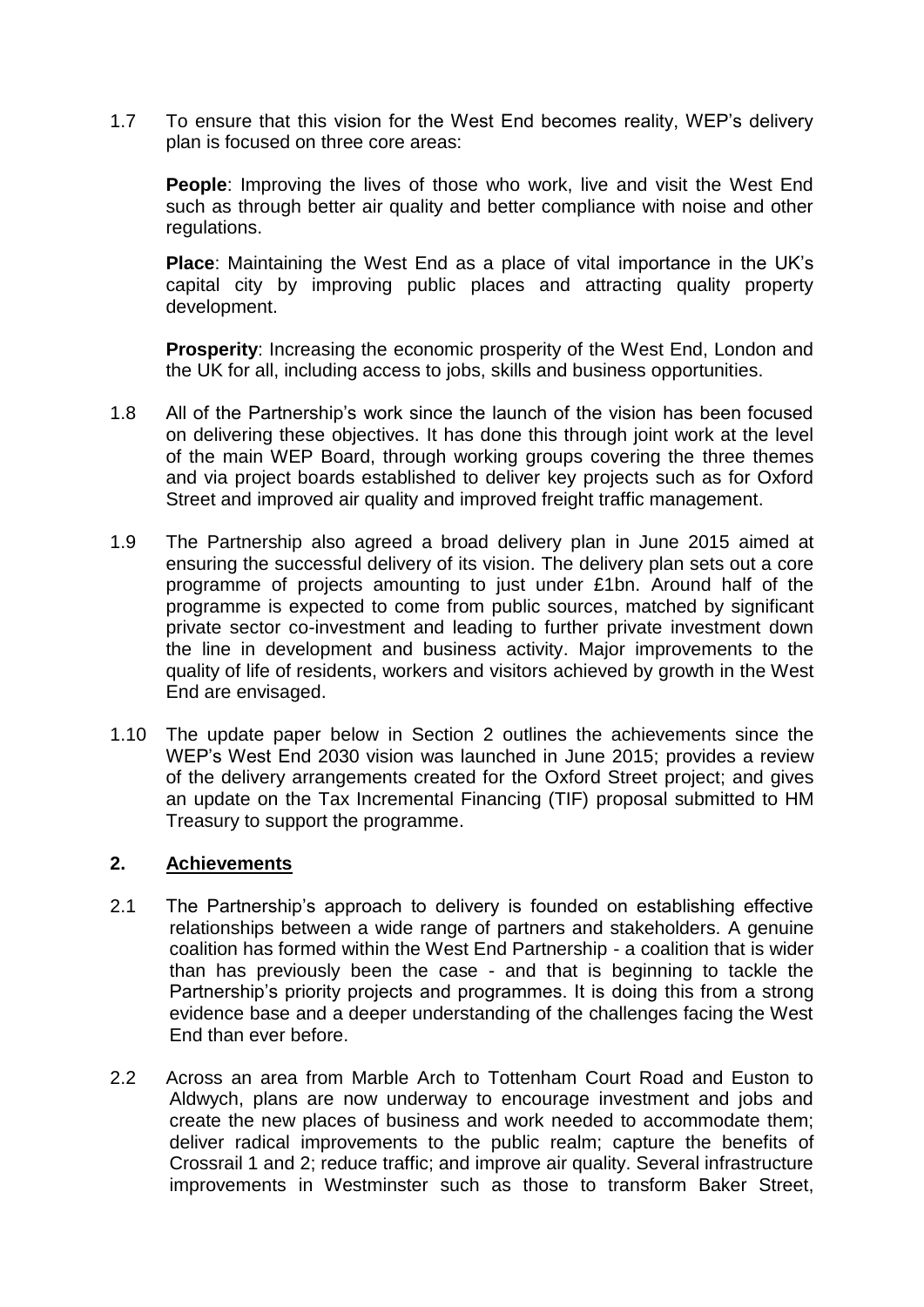Tottenham Court Road, Bond Street and Hanover Square either have already started or are due to start in the next few months as outlined below:

#### **3. Major Programme Updates**

- 3.1 **Baker Street**: The West End Partnership and the Baker Street Quarter business improvement district, has championed plans for improving Baker Street, recognising its potential as a commercial district able to accommodate up to 17,000 more jobs. A two-way traffic scheme funded by TfL and private partners, delivered by Westminster City Council, will draw in new investment and improvements to benefit local residents and businesses alike. Landowners and businesses have since pledged to bring forward major development in the area as a result of this project, reversing the 20% decline in office space and employment it has experienced in the last ten years. Following extensive public consultation, [Cabinet Member approval has been](http://committees.westminster.gov.uk/mgIssueHistoryHome.aspx?IId=8957&Opt=0)  [given](http://committees.westminster.gov.uk/mgIssueHistoryHome.aspx?IId=8957&Opt=0) to proceed with detailed design and Traffic Order consultation.
- 3.2 **Bond Street**: Funding commitments have been secured to further enhance the positioning of this iconic street as a world-class retail area of luxury goods, by improving connections and places for people to walk and spend more time on the street. Due for completion in 2018, the public realm scheme will see reduced traffic speeds, shared access for vehicles, pedestrians and cyclists, repaved roads and footways, a new 'town square' and create employment opportunities. The scheme is already tackling air pollution – waste companies servicing the street have been reduced from over forty seven firms to five. This major scheme is a partnership project between Westminster City Council, TfL, New West End Company, Bond Street Management and the Crown Estate. Funding from TfL and businesses including section 106 has been secured toward the £8.9m total cost with the £2m gap to be covered by a loan from the GLA repayable by the Council.
- 3.3 **Hanover Square**: This square is set for a major facelift that will showcase its striking historic features in the best light possible and also cope with the major increase in pedestrians that are expected on the arrival of the Elizabeth Line in 2018, which will have one of its Bond Street stations located on the square. Driven by a partnership between Great Portland Estates, Crossrail and Westminster City Council, plans include the pedestrianisation of the west side, de-cluttering street furniture, installing new lighting, public art and better traffic management. The plans for the square were approved by the Cabinet Member for Built Environment in December 2015 and are now being implemented. Improvements to the gardens of this historic London Square will be a priority and we are working closely with the Heritage Lottery Fund on supporting this element of the project. The total cost of the scheme is £13.8m which has largely been secured from private sources, section 106 payments and TfL with a small gap to be funded by the TIF bid to HM Treasury.
- 3.4 **Strand/Aldwych**: The WEP is supporting the Northbank Business Improvement District (BID) to drive significant public realm improvements to the Aldwych gyratory. Improved traffic flow, reduced air pollution and new pedestrian areas are on the horizon for an area that is home to over 20 listed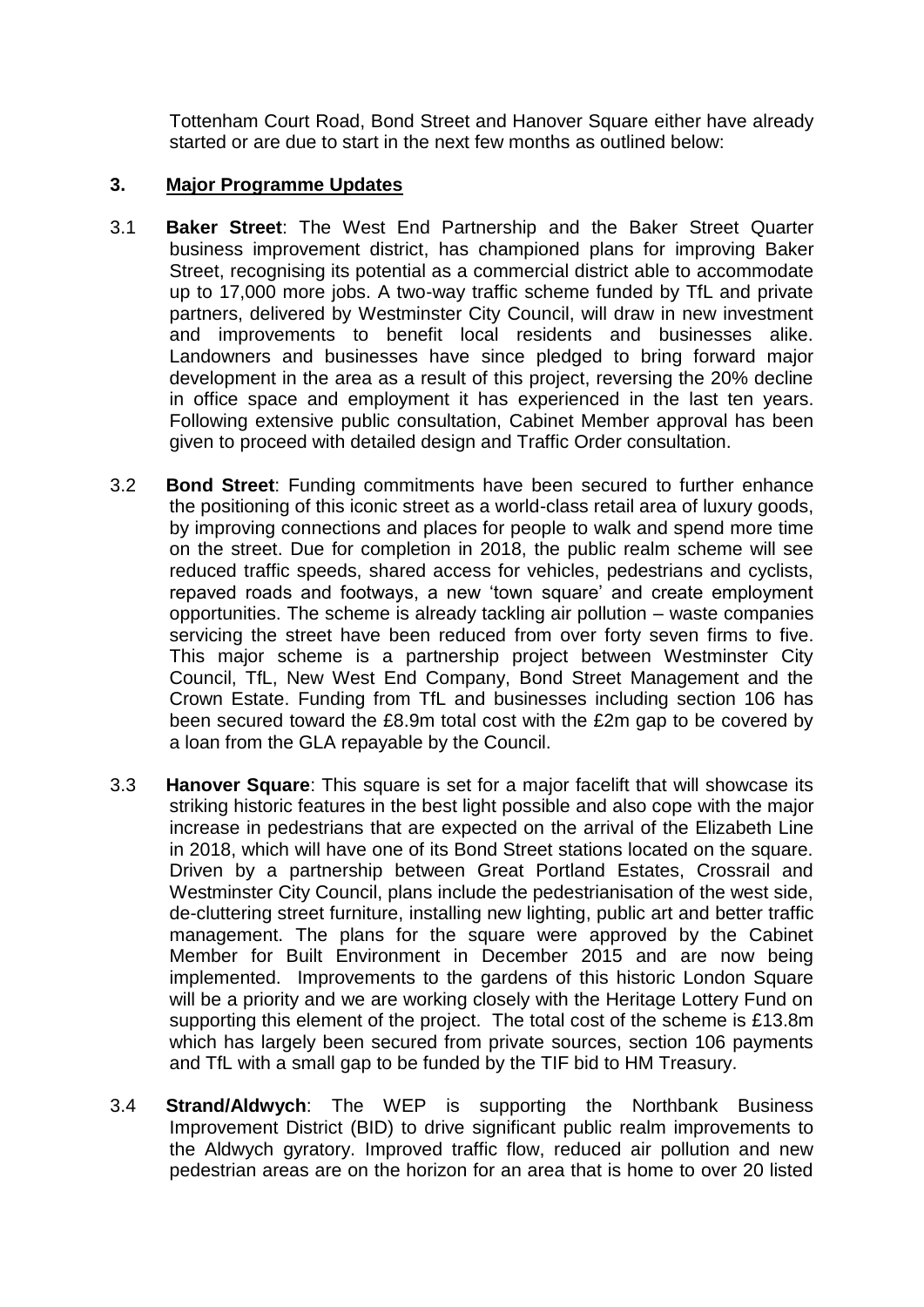buildings and monuments. The improvements are also set to achieve at least 159,000 additional square metres of new floor space and 6,700 additional jobs. It is hoped that in 2016/17, the Northbank BID vision submitted for Strand/ Aldwych will be transformed into a full programme of improvements. The plans drawn up by Publica consultants for Northbank's partnership body includes pedestrian access between St Mary Le Strand and Somerset House. Major investment in this historic church could be achieved on the back of the public realm scheme. The BID is now working up a fully costed plan to demonstrate how it will benefit business in the area and to investigate options for improved traffic flow in this congested area. This will be submitted to WEP and the Council in 2017.

- 3.5 **Broadband**: There are endless benefits to superfast broadband bringing the West End even closer to its global audiences and increasing business efficiency. Having led the call for the West End's broadband deficit to be addressed with improved connectivity, WEP is delighted that BT Openreach has agreed to increase fibre broadband availability and is now installing new connection cabinets. In addition, other providers, some new to the West End, have also stepped up their broadband roll-out. In addition, our public realm projects such as Oxford Street and Bond Street will have modern ducting to enable faster rollout of fibre based broadband by all providers and deliver the best superfast broadband network to become top of the table for connectivity in the UK. The Board is currently examining possible initiatives to address the remaining gaps in provision, including by delivering a new connection voucher scheme for small firms and including telecoms ducting plans in all future public realm projects to avoid need for individual premises connection works on those streets in future.
- 3.6 **Employment and Skills**: The West End continues to play a pivotal role in London's economic success and has one of the largest and most diverse concentrations of jobs anywhere in Europe. The Partnership's vision to provide new jobs and skills is successfully linking unemployed people with opportunities within a wider range of business sectors. By March 2017, 259 local unemployed people in Westminster will have been recruited to West End jobs as a result of the WEP promotion through Recruit London. In addition, engagement is taking place to link up Camden residents to job opportunities in the West End and surrounding areas.<sup>1</sup>
- 3.7 **Enterprise**: Higher levels of economic growth need to be matched by sustainable creation of new office capacity. The Partnership is working to ensure the West End maintains its diverse mix of businesses – both large and small – and attracts a new breed of entrepreneurs. The shortage of affordable workspace for small and start-up firms is being tackled. New sites are being considered for business incubation and workspace as a direct result of the West End Partnership's work with Westminster City Council: this includes Somerset House Studios which is soon to complete and Ingestre Place in

 $\overline{a}$ 

<sup>1</sup> *These commitments include 63 different employers including Veolia, Boots, New Look, Matalan, Ted Baker, Shake Shack, St Martins in the Field – Café in the Crypt, various hotel groups i.e. The George, The Edwardian and Doubletree by Hilton, Not Just Cleaning and Amey.*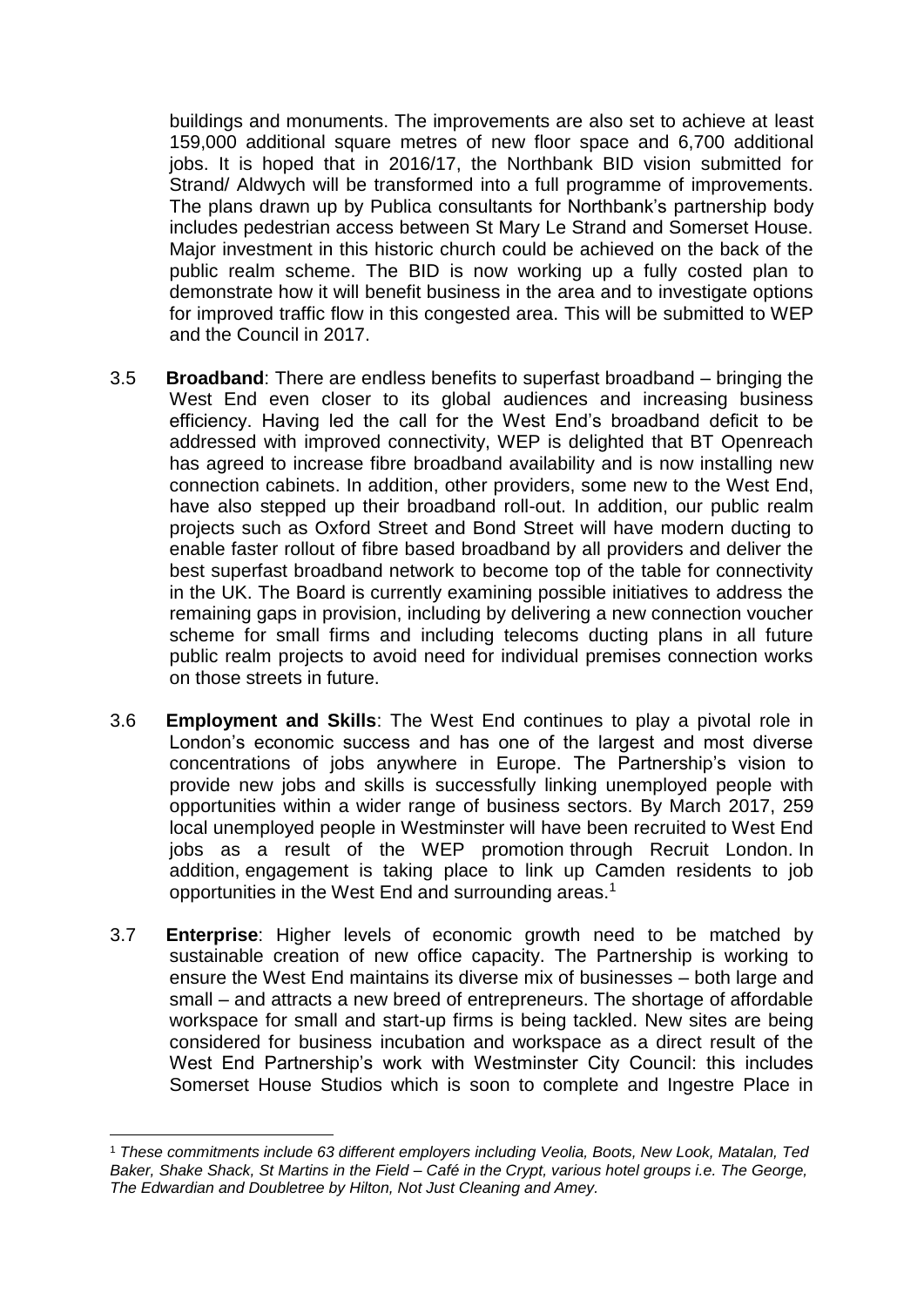Soho, with a potential 12,000 square feet for creative firms with plans to start on other projects in the next few months.

3.8 **Air Quality**: Levels of NOx and particulate matter in the air are unacceptably high in the West End. This issue is the number one concern of residents and many businesses. The West End Partnership is committed to measures which reduce traffic volumes in the West End and will look to set a target for this, in consultation with the Mayor and TfL. We aim to design West End roads and public realm schemes in a way which helps to reduce pollution, introduce more green space and encourage walking and cycling. An excellent example of partnership working right across the membership is the new Freight Group, which is chaired by the New West End Company and is commissioned to deliver a West End freight plan while seeking to reduce waste and servicing and better manage freight movement mainly through voluntary action by retailers, businesses and the logistics industry. The West End Partnership supports Westminster City Council's successful summer Marylebone Low Emission Neighbourhood (LEN) bid. This is a much-needed scheme in a part of the West End chronically suffering from poor air quality. Over the next year WEP will continue to develop further initiatives to tackle air pollution and congestion – specifically looking at targets to reduce traffic volumes in the West End and identifying more green space within WEP supported public realm projects.

# **4. Tax Incremented Finance (TIF) Bid**

- 4.1 Without coordinated investment in its public spaces, transport and other infrastructure, the West End could fall behind its international competitors. That is why the WEP has been working with HM Treasury officials to help secure the future of this vital district which is the engine for London's and the UK's economy.
- 4.2 By retaining 6.5% of local business rates, rather than the current 4%, Westminster City Council would be able to invest into the West End an additional £40 million of the £1.8 billion that the area generates in business rates. By creating investment certainty, the Partnership can attract major cofinance from the private sector. If approved, this agreement ultimately could create £12.3 billion of additional economic output (GVA) over the fifteen years of the WEP programme, as well as a further £3.8 billion in tax revenue for the Exchequer. Further detail of this bid can be found in ['The Case for the West](https://westendpartnership.files.wordpress.com/2014/12/the-case-for-the-west-end-august-2016_lrsp.pdf)  [End'](https://westendpartnership.files.wordpress.com/2014/12/the-case-for-the-west-end-august-2016_lrsp.pdf) (see **Appendix C**).
- 4.3 At the time of writing, the WEP has put a case to the Government ahead of the Autumn Statement on 23 November and / or the budget for March 2017. Several papers have been tabled by the WEP team and private sector partners to HMT to demonstrate the role that the West End plays in the UK economy, supporting investment that cannot be achieved anywhere else other than in London and supporting jobs and economic capacity around the country. The importance of the West End to the capital's economic welfare has been supported by the Mayor of London and around 100 businesses have so far written to the government in support of the programme. This case-making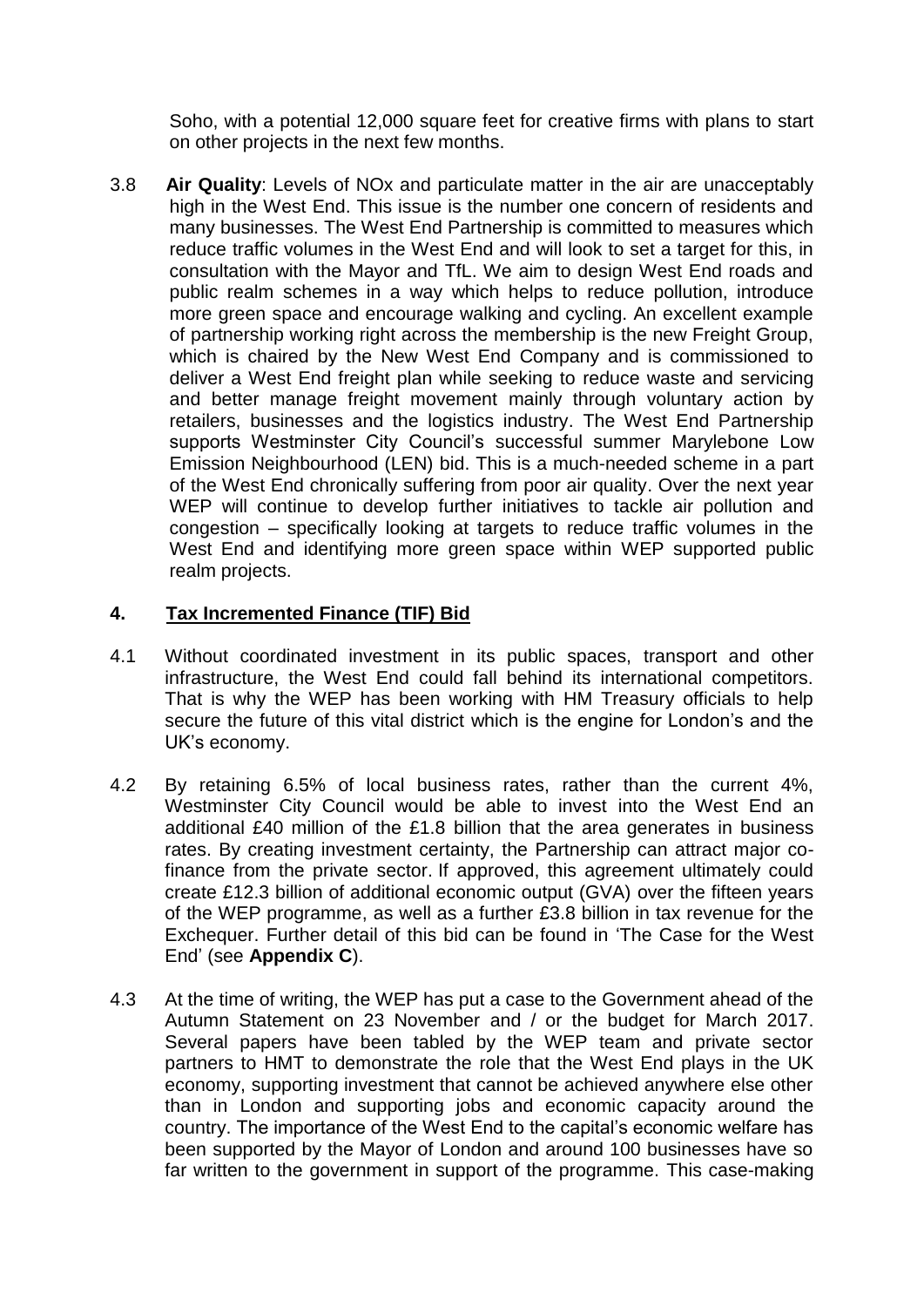exercise has included a guided tour of the West End for HM Treasury and DCLG Officials on 10 October, as well as a WEP Stakeholder event at the House of Commons in September and on in Leicester Square 8 November, 'The West End – the Nation's Powerhouse'. Both events were opportunities to demonstrate to HM Government and the wider West End stakeholder group that there is a coalition of private and public partners who want to maintain the West End's status as a national and international destination of choice and that back the Treasury bid. Public and private sector stakeholders and partners have also written to the Chancellor, and DCLG Secretary of State in support of the bid.

4.4 The Westminster Scrutiny Commission will receive a verbal update on the TIF Bid's progress in the Autumn Statement during the Committee Meeting on 28<sup>th</sup> November.

# **5. Oxford Street**

- 5.1 The West End Partnership vision for Oxford Street is that it should be '**the world's best outdoor street shopping experience**', complementing Regent Street and Bond Street by offering an unrivalled mix of flagship and branded stores. More than this, there is opportunity to integrate with a wider network of retailers, office occupiers, leisure and cultural attractions across the surrounding streets to create a retail and business district. Currently Oxford Street employs half as many people as does Regent Street so the potential to unlock opportunities from the project are immense. The arrival of the Elizabeth Line (Crossrail 1) from December 2018 provides a further catalyst to improve the quality of the area and position it as the world's best outdoor shopping street.
- 5.2 The Partnership, supported by the property owners on Oxford Street, has drawn up a cross-cutting vision that will join with, and build on, complementary projects to transform the street and wider area:

# **Reducing Traffic**

- A comprehensive reduction in vehicles of all types with improved freight management.
- Improvements in the public realm and prioritisation of pedestrians to create the right ambiance for a successful trading environment.
- Radically improve the street's air quality and additional measures to reduce traffic accidents.

# **Creating Modern Retail Spaces**

- Improvements to the scale and design of buildings with appropriately redeveloped stores.
- A renewed mix of new and established retailers to provide a compelling shopping and visitor experience.
- A seamless and intuitive system of shopper information online to guide visitors.
- Greater investment in marketing to cement Oxford Street's brand position both internationally and in the UK